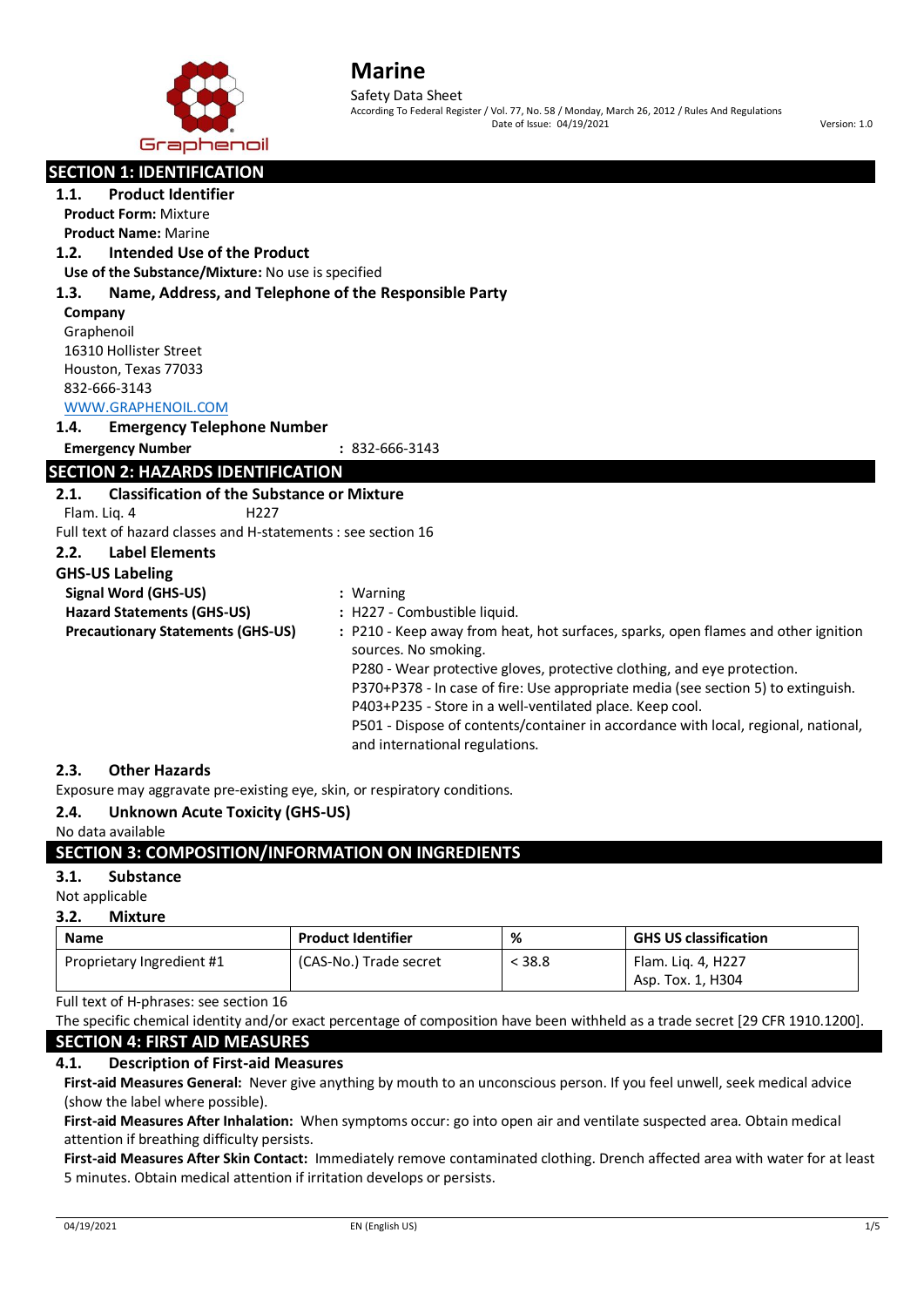Safety Data Sheet

According to Federal Register / Vol. 77, No. 58 / Monday, March 26, 2012 / Rules and Regulations

**First-aid Measures After Eye Contact:** Rinse cautiously with water for at least 5 minutes. Remove contact lenses, if present and easy to do. Continue rinsing. Obtain medical attention if irritation develops or persists.

**First-aid Measures After Ingestion:** Rinse mouth. Do NOT induce vomiting. Obtain medical attention.

# **4.2. Most Important Symptoms and Effects Both Acute and Delayed**

**Symptoms/Injuries:** Not expected to present a significant hazard under anticipated conditions of normal use.

**Symptoms/Injuries After Inhalation:** Prolonged exposure may cause irritation.

**Symptoms/Injuries After Skin Contact:** Prolonged exposure may cause skin irritation.

**Symptoms/Injuries After Eye Contact:** May cause slight irritation to eyes.

**Symptoms/Injuries After Ingestion:** Ingestion may cause adverse effects.

**Chronic Symptoms:** None expected under normal conditions of use.

# **4.3. Indication of Any Immediate Medical Attention and Special Treatment Needed**

If exposed or concerned, get medical advice and attention. If medical advice is needed, have product container or label at hand.

# **SECTION 5: FIRE-FIGHTING MEASURES**

# **5.1. Extinguishing Media**

**Suitable Extinguishing Media:** Dry chemical powder, alcohol-resistant foam, carbon dioxide (CO2). Water may be ineffective but water should be used to keep fire-exposed container cool.

**Unsuitable Extinguishing Media:** Do not use a heavy water stream. A heavy water stream may spread burning liquid.

# **5.2. Special Hazards Arising From the Substance or Mixture**

**Fire Hazard: Combustible liquid.** 

**Explosion Hazard:** May form flammable or explosive vapor-air mixture.

**Reactivity:** Reacts violently with strong oxidizers. Increased risk of fire or explosion.

# **5.3. Advice for Firefighters**

**Precautionary Measures Fire:** Exercise caution when fighting any chemical fire.

**Firefighting Instructions:** Use water spray or fog for cooling exposed containers. In case of major fire and large quantities: Evacuate area. Fight fire remotely due to the risk of explosion.

**Protection During Firefighting:** Do not enter fire area without proper protective equipment, including respiratory protection. **Hazardous Combustion Products:** Silicon oxides. Metal oxides. Incomplete combustion is likely to give rise to a complex mixture of airborne solid and liquid particulates and gases, including carbon monoxide and unidentified organic and inorganic compounds. If sulfur compounds are present in appreciable amounts, combustion products may include also H2S and SOx (sulfur oxides) or sulfuric acid.

# **SECTION 6: ACCIDENTAL RELEASE MEASURES**

# **6.1. Personal Precautions, Protective Equipment and Emergency Procedures**

**General Measures:** Avoid breathing (vapor, mist, spray). Do not get in eyes, on skin, or on clothing. Keep away from heat, hot surfaces, sparks, open flames, and other ignition sources. No smoking. Use special care to avoid static electric charges.

# **6.1.1. For Non-Emergency Personnel**

**Protective Equipment:** Use appropriate personal protective equipment (PPE).

**Emergency Procedures:** Evacuate unnecessary personnel. Stop leak if safe to do so.

# **6.1.2. For Emergency Personnel**

**Protective Equipment:** Equip cleanup crew with proper protection.

**Emergency Procedures:** Upon arrival at the scene, a first responder is expected to recognize the presence of dangerous goods, protect oneself and the public, secure the area, and call for the assistance of trained personnel as soon as conditions permit. Eliminate ignition sources first, then ventilate the area.

# **6.2. Environmental Precautions**

Prevent entry to sewers and public waters.

# **6.3. Methods and Materials for Containment and Cleaning Up**

**For Containment:** Contain any spills with dikes or absorbents to prevent migration and entry into sewers or streams. As an immediate precautionary measure, isolate spill or leak area in all directions.

**Methods for Cleaning Up:** Clean up spills immediately and dispose of waste safely. Transfer spilled material to a suitable container for disposal. Contact competent authorities after a spill. Absorb and/or contain spill with inert material. Do not take up in combustible material such as: saw dust or cellulosic material. Use only non-sparking tools.

# **6.4. Reference to Other Sections**

See Section 8 for exposure controls and personal protection and Section 13 for disposal considerations.

# **SECTION 7: HANDLING AND STORAGE**

# **7.1. Precautions for Safe Handling**

**Additional Hazards When Processed:** Handle empty containers with care because residual vapors are flammable.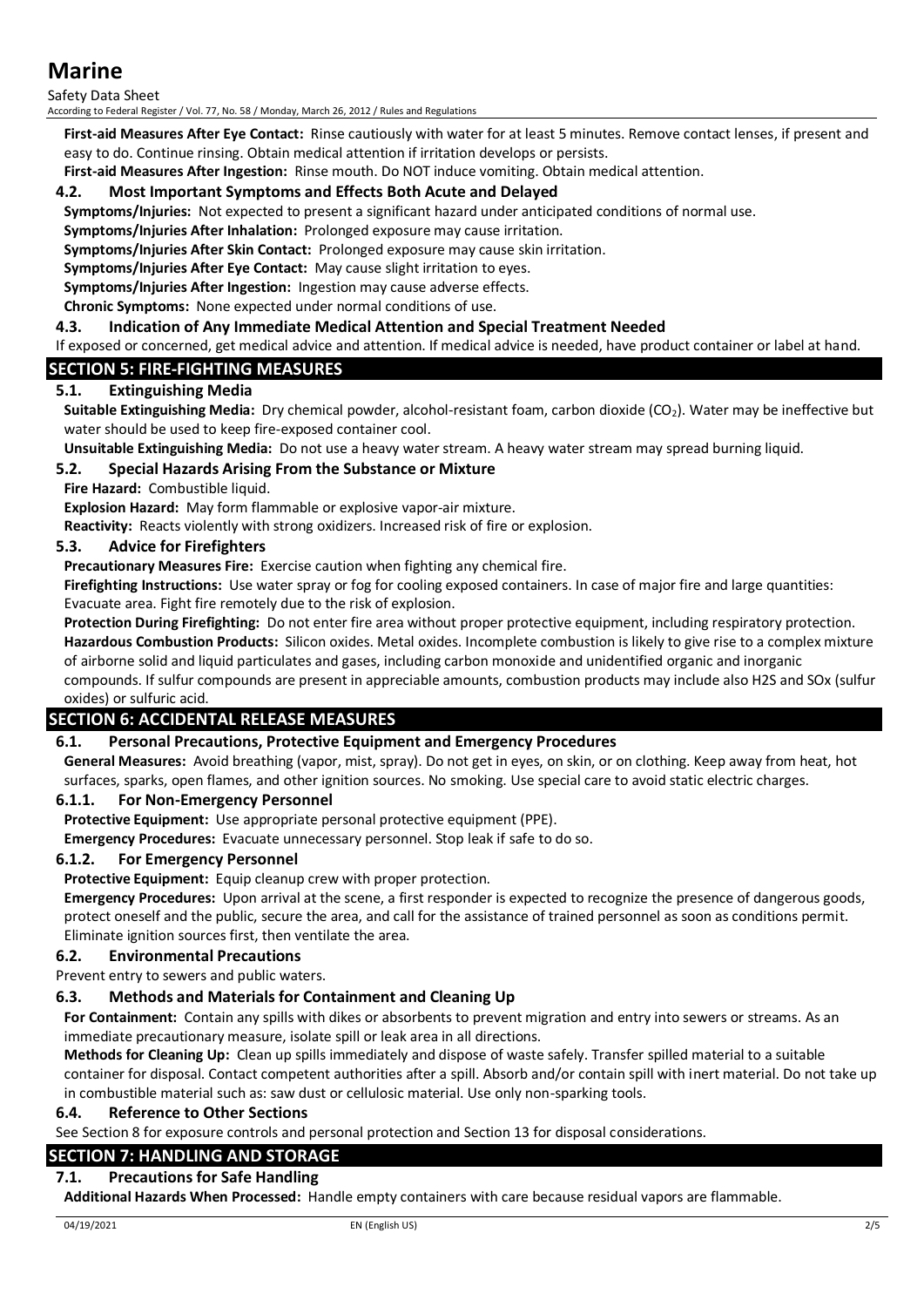# Safety Data Sheet

According to Federal Register / Vol. 77, No. 58 / Monday, March 26, 2012 / Rules and Regulations

**Precautions for Safe Handling:** Wash hands and other exposed areas with mild soap and water before eating, drinking or smoking and when leaving work. Avoid prolonged contact with eyes, skin and clothing. Avoid breathing vapors, mist, spray. Take precautionary measures against static discharge. Use only non-sparking tools.

**Hygiene Measures:** Handle in accordance with good industrial hygiene and safety procedures.

## **7.2. Conditions for Safe Storage, Including Any Incompatibilities**

**Technical Measures:** Comply with applicable regulations. Take action to prevent static discharges. Ground and bond container and receiving equipment. Use explosion-proof electrical, ventilating, and lighting equipment.

**Storage Conditions:** Store in a dry, cool place. Keep/Store away from direct sunlight, extremely high or low temperatures and incompatible materials. Store in a well-ventilated place. Keep container tightly closed. Keep in fireproof place.

**Incompatible Materials:** Strong acids, strong bases, strong oxidizers.

# **7.3. Specific End Use(s)**

No use is specified

# **SECTION 8: EXPOSURE CONTROLS/PERSONAL PROTECTION**

# **8.1. Control Parameters**

For substances listed in section 3 that are not listed here, there are no established exposure limits from the manufacturer, supplier, importer, or the appropriate advisory agency including: ACGIH (TLV), AIHA (WEEL), NIOSH (REL), or OSHA (PEL).

# **8.2. Exposure Controls**

- **Appropriate Engineering Controls :** Suitable eye/body wash equipment should be available in the vicinity of any potential exposure. Ensure adequate ventilation, especially in confined areas. Ensure all national/local regulations are observed. Gas detectors should be used when flammable gases or vapors may be released. Proper grounding procedures to avoid static electricity should be followed. Use explosion-proof equipment.
- 
- **Personal Protective Equipment :** Gloves. Protective clothing. Protective goggles. Insufficient ventilation: wear respiratory protection.



**Hand Protection :** Wear protective gloves.

- **Materials for Protective Clothing :** Chemically resistant materials and fabrics. Wear fire/flame resistant/retardant clothing.
	-
- **Eye and Face Protection :** Chemical safety goggles.
- **Skin and Body Protection :** Wear suitable protective clothing.
- **Respiratory Protection :** If exposure limits are exceeded or irritation is experienced, approved respiratory protection should be worn. In case of inadequate ventilation, oxygen deficient atmosphere, or where exposure levels are not known wear approved respiratory protection.

### **Other Information by the contract of the U.S. When using, do not eat, drink or smoke.**

# **SECTION 9: PHYSICAL AND CHEMICAL PROPERTIES**

# **9.1. Information on Basic Physical and Chemical Properties**

| : Liguid            |
|---------------------|
| No data available   |
| : No data available |
| : No data available |
| No data available   |
| : No data available |
| : No data available |
| No data available   |
| : No data available |
| : No data available |
| No data available   |
| : No data available |
| Not applicable      |
| No data available   |
|                     |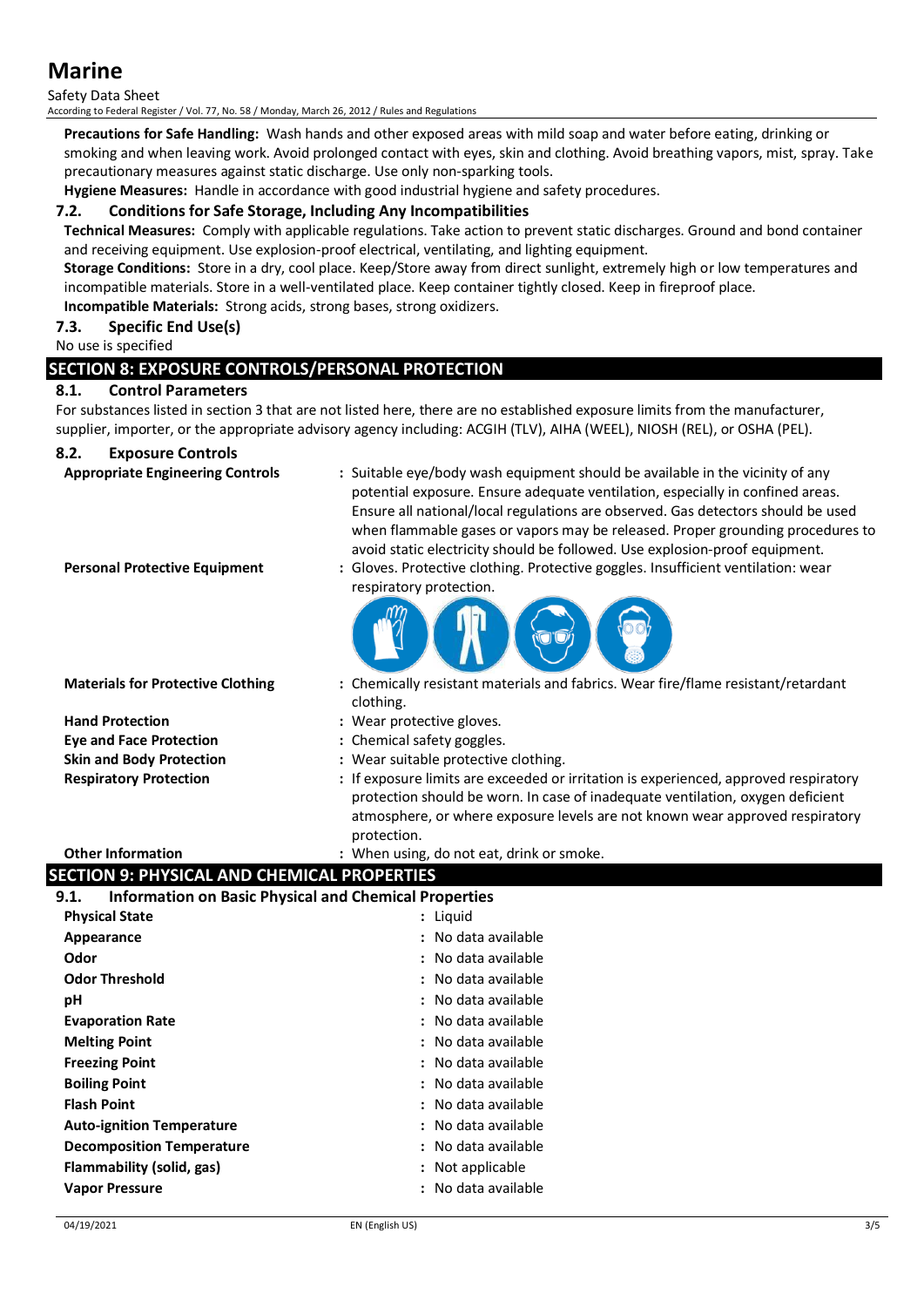Safety Data Sheet According to Federal Register / Vol. 77, No. 58 / Monday, March 26, 2012 / Rules and Regulations

| <b>Relative Vapor Density at 20°C</b>         | : No data available |  |
|-----------------------------------------------|---------------------|--|
| <b>Relative Density</b>                       | : No data available |  |
| <b>Solubility</b>                             | : No data available |  |
| <b>Partition Coefficient: N-Octanol/Water</b> | : No data available |  |
| Viscosity                                     | : No data available |  |

**9.2. Other Information** No additional information available

# **SECTION 10: STABILITY AND REACTIVITY**

**10.1.** Reactivity: Reacts violently with strong oxidizers. Increased risk of fire or explosion.

**10.2. Chemical Stability:** Combustible liquid. May form flammable or explosive vapor-air mixture.

**10.3. Possibility of Hazardous Reactions:** Hazardous polymerization will not occur.

**10.4. Conditions to Avoid:** Direct sunlight, extremely high or low temperatures, heat, hot surfaces, sparks, open flames, incompatible materials, and other ignition sources.

**10.5. Incompatible Materials:** Strong acids, strong bases, strong oxidizers.

**10.6. Hazardous Decomposition Products:** May release poisonous hydrogen sulfide.

### **SECTION 11: TOXICOLOGICAL INFORMATION**

### **11.1. Information on Toxicological Effects**

**Acute Toxicity (Oral):** Not classified

**Acute Toxicity (Dermal):** Not classified

**Acute Toxicity (Inhalation):** Not classified

| <b>Proprietary Ingredient #1</b> |                 |  |
|----------------------------------|-----------------|--|
| LD50 Oral Rat                    | $>$ 5000 mg/kg  |  |
| LD50 Dermal Rabbit               | $>$ 2000 mg/kg  |  |
| <b>LC50 Inhalation Rat</b>       | $> 5.2$ mg/l/4h |  |

**Skin Corrosion/Irritation:** Not classified

**Serious Eye Damage/Irritation:** Not classified

**Respiratory or Skin Sensitization:** Not classified

**Germ Cell Mutagenicity:** Not classified

**Carcinogenicity:** Not classified

**Reproductive Toxicity:** Not classified

**Specific Target Organ Toxicity (Single Exposure):** Not classified

**Specific Target Organ Toxicity (Repeated Exposure):** Not classified

**Aspiration Hazard:** Not classified.

**Symptoms/Injuries After Inhalation:** Prolonged exposure may cause irritation.

**Symptoms/Injuries After Skin Contact:** Prolonged exposure may cause skin irritation.

**Symptoms/Injuries After Eye Contact:** May cause slight irritation to eyes.

**Symptoms/Injuries After Ingestion:** Ingestion may cause adverse effects.

**Chronic Symptoms:** None expected under normal conditions of use.

# **SECTION 12: ECOLOGICAL INFORMATION**

**12.1. Toxicity**

**Ecology - General :** Not classified.

| <b>Proprietary Ingredient #1</b>                         |                                                                             |  |
|----------------------------------------------------------|-----------------------------------------------------------------------------|--|
| LC50 Fish 1                                              | 45 mg/l (Exposure time: 96 h - Species: Pimephales promelas [flow-through]) |  |
| LC50 Fish 2                                              | 2.2 mg/l (Exposure time: 96 h - Species: Lepomis macrochirus [static])      |  |
| <b>Persistence and Degradability</b><br>12.2.            |                                                                             |  |
| <b>Marine</b>                                            |                                                                             |  |
| <b>Persistence and Degradability</b><br>Not established. |                                                                             |  |
| <b>Bioaccumulative Potential</b><br>12.3.                |                                                                             |  |
| <b>Marine</b>                                            |                                                                             |  |
| <b>Bioaccumulative Potential</b>                         | Not established.                                                            |  |
| <b>Proprietary Ingredient #1</b>                         |                                                                             |  |
| <b>BCF Fish 1</b>                                        | $61 - 159$                                                                  |  |